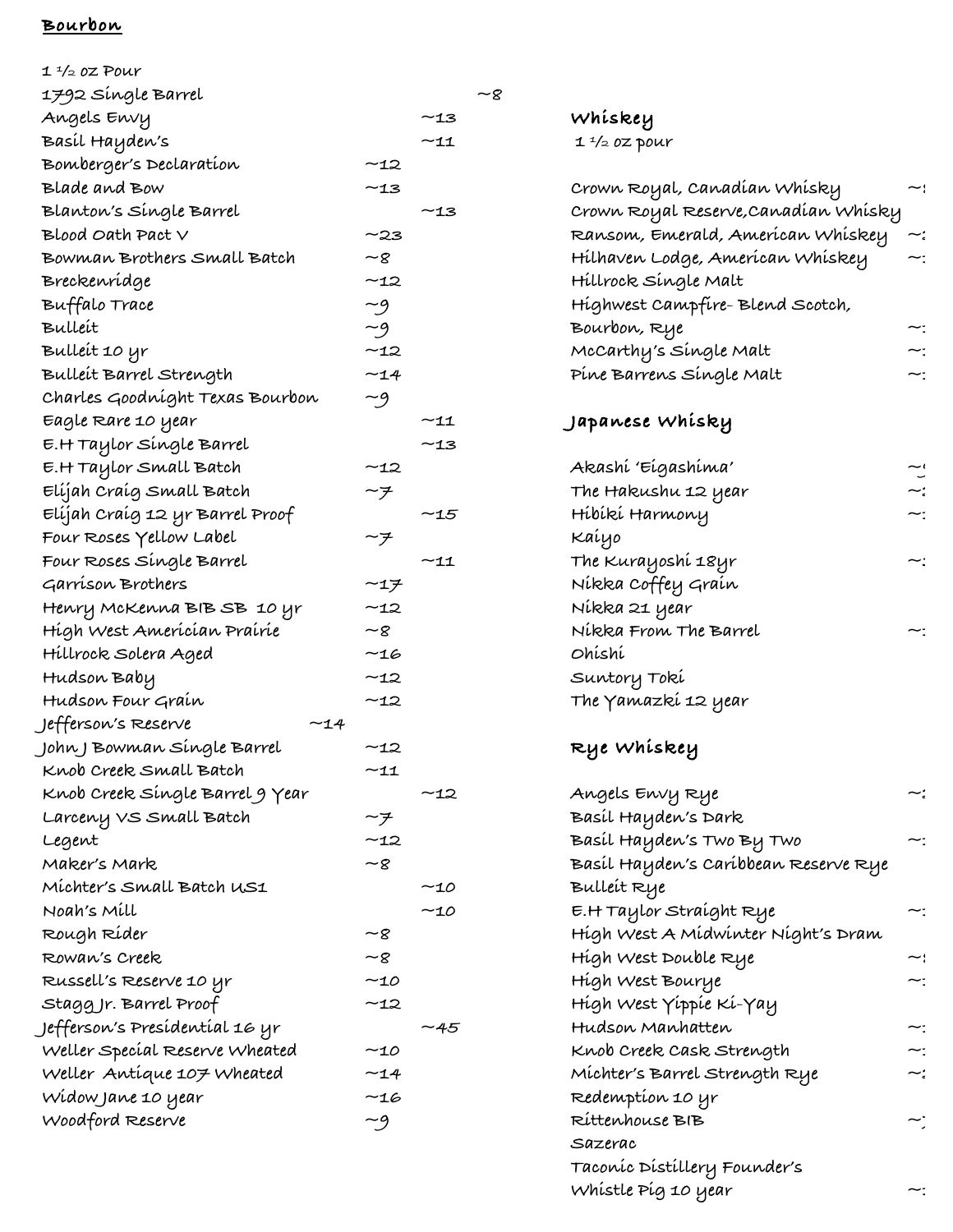|             | Whistle Pig 12 yr Old World    |     | Kilchomanasoch Gorm           | islay                            | $-19$ |
|-------------|--------------------------------|-----|-------------------------------|----------------------------------|-------|
|             | Whistle Pig 15 year            |     | Lagavulí <del>n 45</del> year | islay                            | $-21$ |
|             | Widow Jane Oak & Applewood Rye |     | Laphanoaíg Tríplewood         | islay                            | $-15$ |
|             | Wild Turkey Master's Keep      |     | 1 oz - ragratlara Gold        | Highland                         | $-12$ |
|             |                                |     | Macallan 12 yr                | Highland                         | $-14$ |
|             |                                |     | Macallan Rare Cask            |                                  | $-48$ |
|             |                                |     |                               | Macallan Classic Cut, Sherry Oak | $-25$ |
| ırísh Whí   |                                |     | Oban 14 yr                    | Highland                         | $-18$ |
|             |                                |     | Talísker 10 year              | Isle Of Skye                     | $-17$ |
| 1 ½ 0Z Pour |                                |     | Talísker Storm                | Isle Of Skye                     | $-15$ |
|             | Connemara Peated Síngle malt   |     | $-$ 12 $T$ ullíbardíne 228    | Highland                         | $-11$ |
| Jameson     | ーチ                             |     |                               |                                  |       |
|             | Jameson Caskmate's Stout       | ~10 | Cognac                        |                                  |       |
|             |                                |     |                               |                                  |       |

#### **Irish Whi**

|  |  |  | $1\frac{1}{2}$ oz Pour |  |
|--|--|--|------------------------|--|
|--|--|--|------------------------|--|

| Jameson |  |
|---------|--|
|---------|--|

- **Jameson Co**  $Kinahaw's$   $\sim$  7 **Kilbeggan ~7 Proper 12 ~9 Red Breast 12 yr ~15**  $The$  Sexton Single malt  $\sim$ 8 **Slane Triple Casked ~8**
- **Teelings Single Grain ~11 The Temple Bar ~11 Tullamore Dew 12 year ~12 Lambay Small Batch ~7**

# **Blended Scotch Whisky**

| Dewer's White Label          | ーヲ   |       |
|------------------------------|------|-------|
| Flaviar Son of Peat Limited  |      | $-18$ |
| Johnníe Walker 18yr          |      | ~20   |
| Johnnie Walker Red           | ~8   |       |
| Johnnie Walker Black         | ~11  |       |
| Monkey Shoulder, Speysíde    | $-9$ |       |
| Sheep Dip, Islay             | $-9$ |       |
| Sheep Dip Islay Blend, Islay | ~12  |       |

# **Single Malt Scotch Whisky**

| Ardbeg 10 yr                    | islay    | $-13$        |
|---------------------------------|----------|--------------|
| Balmenach 13 yr                 | Speyside | $-17$        |
| Bruíchladdích Octomore          | islay    | ~35          |
| Clynelísh 14yr                  | Híghland | ~14          |
| Dalwhínníe 15 year              | Híghland | ~15          |
| The Dalmore 12 yr               | Híghland | ~12          |
| Glenallachíe                    | Speysíde | $\sim$ 11    |
| Glenlivet 12yr                  | Speysíde | $-12$        |
| Glenmorangie 18                 | Highland | ~30          |
| Glenmorangie 12 yr              | Híghland | ~13          |
| Glenmorangie 10 yr              | Híghland | $^{\sim}$ 11 |
| Glenkínchíe 12 yr               | Lowland  | $-14$        |
| Híghland Park 12 year           | Híghland | $-12$        |
| Híghland Park Valkyríe Híghland |          | $~\sim$ 18   |

| <b>aphroaig Triplewood</b>      | islay        | $\sim$ 15 |  |
|---------------------------------|--------------|-----------|--|
| <del>a</del> catlara Gold       | Híghland     | $-12$     |  |
| acallan 12 yr                   | Híghland     | $-14$     |  |
| acallan Rare Cask               |              | $-48$     |  |
| acallan Classíc Cut, Sherry Oak |              | $-25$     |  |
| oan 14 yr                       | Híghland     | $-18$     |  |
| ilísker 10 year                 | isle Of Skye | $-17$     |  |
| alísker Storm                   | isle Of Skye | $-15$     |  |
| illíbardíne 228                 | Híghland     | $-11$     |  |
| Cognac                          |              |           |  |
| Hennessy Vs                     |              |           |  |
| Hennessy VSOP                   |              |           |  |

**Remy Martin Tercet ~25**



### **THINK A CENTURY AHEAD**

| Each decanter is the life achievement |  |
|---------------------------------------|--|
| Of generations of cellar masters.     |  |

**A BLEND OF UP TO 1,200 EAUX-DE-VIE,**  100% FROM GRANDE CHAMPAGNE COG

| <b>HALF OUNCE</b> | \$100 |
|-------------------|-------|
| ONE ounce         | \$200 |
| TWO ounces        | #400  |

#### **Rum**

| Brugal Añejo Dark Rum         |                             |
|-------------------------------|-----------------------------|
| Don Papa Aged Rum             |                             |
| Plantation 3 star Silver      | ~:                          |
| Plantation Pineapple Dark Rum | $\widetilde{\phantom{a}}$ . |
| Goslíngs Dark Rum             |                             |
| Mount Gay Black Barrel        | ،۔                          |
| Ron Zacapa 23 yr              | ~:                          |
| Sailor Jerry Spiced Rum       | ~`                          |
| Smíth & Cross Jamaícan Rum    | ~`                          |
| Leblon Cachça                 | ~:                          |
|                               |                             |

**Tequila**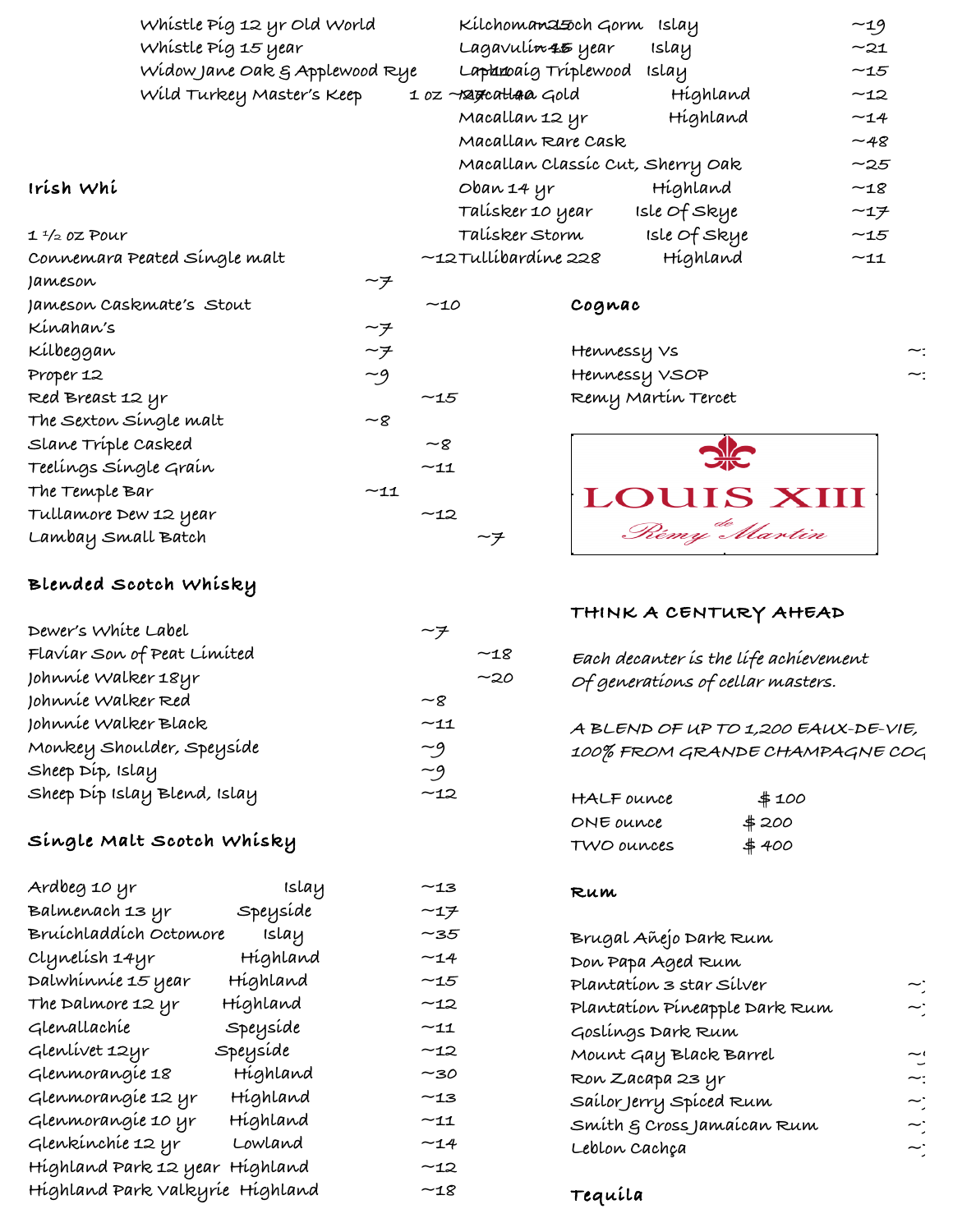|                                        | Jenson, Old Tom                    | ーチ             |
|----------------------------------------|------------------------------------|----------------|
| DeLeon Reposado                        | M <del>auff</del> air, London Dry  | $\sim$ 8       |
| Don Julio 1942                         | Notes's, London Dry                | $-9$           |
| Don Julío 70 <sup>th</sup> Anniversary | Roku Japaneese                     | ーチ             |
| Don Julio Añejo                        | Sípskaíth, London Dry              | $-9$           |
| Don Julio Blanco                       | Tomræyrotter, Amerícan             | ーチ             |
| Don Julío Reposado                     | Ta <del>nga</del> eray, London Dry | ーチ             |
| Espolon Añejo                          | Vígígant, Navy Strength            | $-\mathcal{R}$ |
| Leyenda Del Mílagro Sílver             | ーチ                                 |                |
| Patrón Sílver                          | ~12                                |                |
| Casamígos Mezcal                       | ~12                                |                |
| Del Meguey Vída                        | $-\mathcal{g}$                     |                |
| Los Vecínos Mezcal                     | -6                                 |                |
| Zígnum Mezcal                          | $\sim$ 8                           |                |

#### **Flavored Vodka**

| Deathwish Coffe            |                 |                                   |    |
|----------------------------|-----------------|-----------------------------------|----|
| ~7 Fígenza                 |                 |                                   |    |
| $\sim$ 7                   |                 | ーチ                                |    |
| 44 North Huckleberry       | $\sim$ g        | Limited Hard to Find Rare Bourbon |    |
| 44 North Nectarine         | $\sim$ 8        |                                   |    |
| Oyo Honey Vanílla          | $-\epsilon$     | 1792 12 YR                        | ~: |
| Kettle One Oranje          | $-8$            | 1792 Full Proof                   | ∼: |
|                            |                 | 1792 Sweet Wheat                  | ~: |
|                            |                 | Bomberger's Declaration           |    |
| Vodka                      |                 | Colonel E.H Taylor Amaranth       | بہ |
|                            |                 | Colonel E.H Taylor Barrel Proof   | ∼: |
| 44 North Potato            | $\sim$ 8        | Cream of Kentuckey                |    |
| 46 Peaks Local             | ーチ              | ~130                              |    |
| Barr Hill                  | $-12$           | Elíjah Craíg 18 Year              |    |
| Breckenrídge               | ーチ              | Elmer T. Lee 100 Year Tribute     |    |
| Círoc                      | $-\overline{z}$ | Four Roses Limited Edition SB     | ~: |
| Grey Goose                 | $-12$           | Garríson Bros Cowboy              |    |
| Haku Japanese              | $-\epsilon$     | $-42$                             |    |
| Ketle One                  | $\sim$ g        | George T Stagg                    | ∼: |
| Stolíchnaya                | $\sim$ 7        | Hancock's Presídent's Reserve     |    |
| Títo's                     | $-\overline{z}$ | Isaac Bowman Port Barrel          | ∼: |
|                            |                 | Kentucky Owl                      |    |
|                            |                 | $-60$                             |    |
| Gín                        |                 | Knob Creek 15 yr                  | ∼: |
|                            |                 | Larceny Barrel Proof              |    |
| Barr Hill, Old Tom         | $-9$            | $-25$                             |    |
| Barr Hill Tom Cat, Old Tom | $-11$           | Little Book                       | ∼: |
| Beefeater, London Dry      | ーチ              | Old Charter Oak French Oak        |    |
| Blue Line, Lake Placíd     | ーチ              | $-28$                             |    |
| The Botanist, Islay Dry    | $-9$            | Old Ríp Van Winkle 10 yr          |    |
| Brockmans, London Dry      | $\sim$ 7        | Van Winkle 12 yr                  |    |

**Pappy Van Winkle 15 yr ~60 Peerless ~20 Rhetoric 25 yr Orphan Barrel ~30**

Hendrick's, International  $\begin{array}{cc}\n-\mathcal{G} \\
\hline\n\end{array}$ **Haymans, Old Tom ~6**

**Gabriel Boudier Saffron Infused ~7**